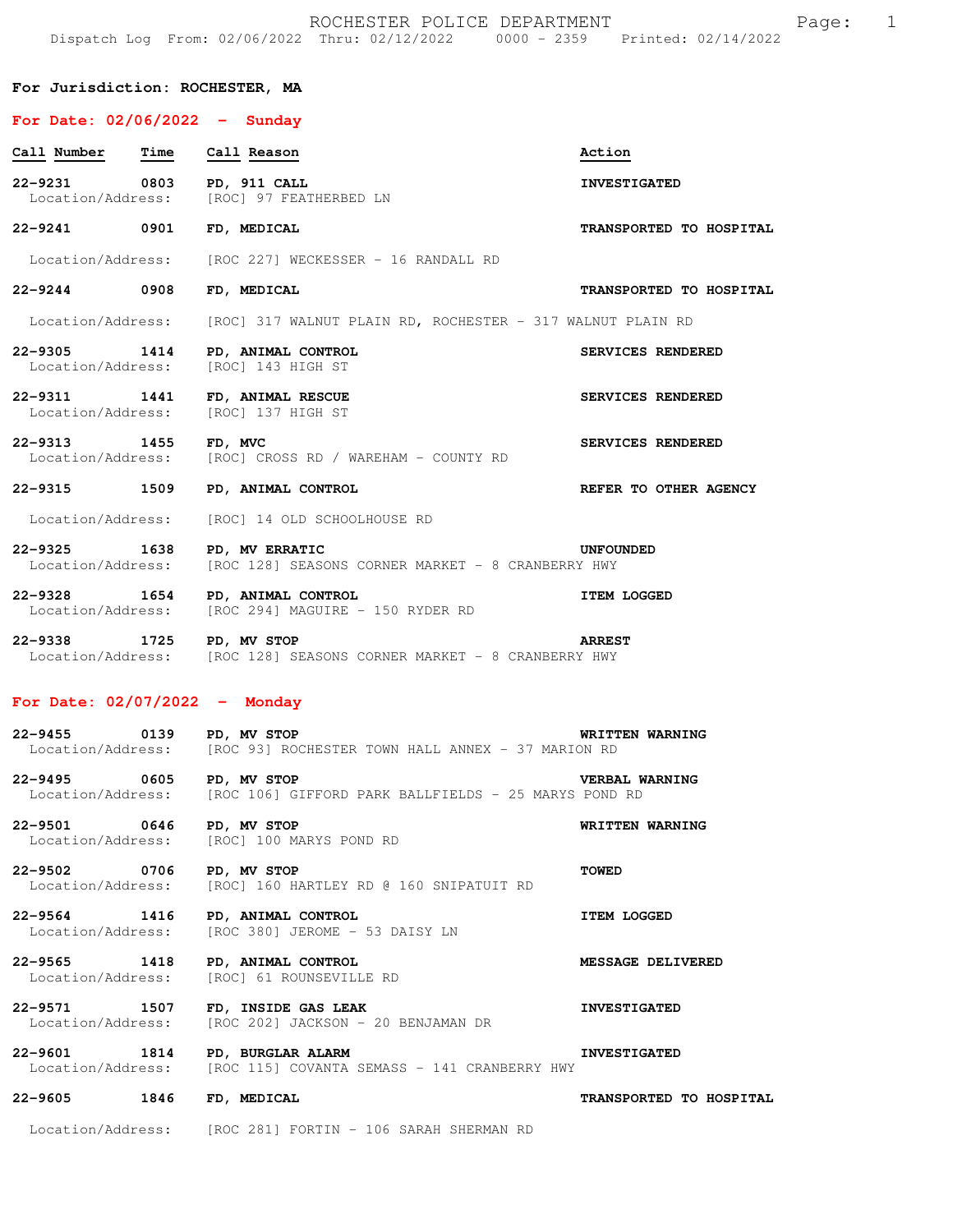|                                   |      | ROCHESTER POLICE DEPARTMENT<br>Dispatch Log From: 02/06/2022 Thru: 02/12/2022 0000 - 2359 Printed: 02/14/2022 |                         | Page: | $\overline{\phantom{0}}^2$ |
|-----------------------------------|------|---------------------------------------------------------------------------------------------------------------|-------------------------|-------|----------------------------|
| 22-9640 2347 FD, MEDICAL          |      | Location/Address: [ROC 202] JACKSON - 20 BENJAMAN DR                                                          | SERVICES RENDERED       |       |                            |
| For Date: 02/08/2022 - Tuesday    |      |                                                                                                               |                         |       |                            |
|                                   |      | 22-9717 0635 PD, MVC OTHER<br>Location/Address: [ROC 470] CHARON - 323 NECK RD                                | <b>UNFOUNDED</b>        |       |                            |
| 22-9739 0857                      |      | FD, MEDICAL                                                                                                   | TRANSPORTED TO HOSPITAL |       |                            |
| Location/Address:                 |      | [ROC 202] JACKSON - 20 BENJAMAN DR                                                                            |                         |       |                            |
| 22-9743 0916<br>Location/Address: |      | PD, DIRECTED PATROL<br>[ROC] 96 NECK RD                                                                       | <b>ITEM LOGGED</b>      |       |                            |
| 22-9759 1101                      |      | PD, ANIMAL CONTROL                                                                                            | REFER TO OTHER AGENCY   |       |                            |
| Location/Address:                 |      | [ROC 741] 5 MARTIN CIR                                                                                        |                         |       |                            |
| 22-9772 1144<br>Location/Address: |      | PD, ANIMAL CONTROL<br>[ROC 599] 79 BRADFORD LN                                                                | SERVICES RENDERED       |       |                            |
|                                   |      | 22-9784 1241 PD, MV DISABLED<br>Location/Address: [ROC 276] DEMERS - 98 VAUGHAN HILL RD                       | <b>TOWED</b>            |       |                            |
| 22-9789 1350                      |      | FD, MEDICAL                                                                                                   | TRANSPORTED TO HOSPITAL |       |                            |
| Location/Address:                 |      | [ROC] 370 SNIPATUIT RD, ROCHESTER - 370 SNIPATUIT RD                                                          |                         |       |                            |
| 22-9817<br>Location/Address:      | 1716 | PD, BURGLAR ALARM<br>[ROC 8] ROCHESTER SENIOR CENTER - 67 DEXTER LN                                           | CHECKS SECURE           |       |                            |
| 22-9826 1800<br>Location/Address: |      | PD, MV STOP<br>[ROC] BY THE BALLFIELD - MARYS POND RD                                                         | VERBAL WARNING          |       |                            |
| 22-9831                           |      | 1809 PD, BURGLAR ALARM<br>Location/Address: [ROC 8] ROCHESTER SENIOR CENTER - 67 DEXTER LN                    | <b>INVESTIGATED</b>     |       |                            |
| 22-9842                           | 2002 | FD. MEDICAL                                                                                                   | SERVICES NOT REQUIRED   |       |                            |
|                                   |      | Location/Address: [ROC 367] FAUSTINO - 69 MATTAPOISETT RD                                                     |                         |       |                            |
| 22-9844 2019 PD, MV STOP          |      | Location/Address: [ROC 754] 392 NEW BEDFORD RD                                                                | SERVICES RENDERED       |       |                            |
| 22-9866 2212 PD, MV STOP          |      | Location/Address: [ROC] NEGUS WAY                                                                             | VERBAL WARNING          |       |                            |
| 22-9869 2232 PD, MV STOP          |      | Location/Address: [ROC] THE OLD BAKERY - MARION RD                                                            | <b>VERBAL WARNING</b>   |       |                            |
|                                   |      | For Date: $02/09/2022 -$ Wednesday                                                                            |                         |       |                            |
| 22-9921 0156 PD, MV STOP          |      | Location/Address: [ROC 16] SHEA CONCRETE PRODUCTS - 153 CRANBERRY HWY                                         | <b>VERBAL WARNING</b>   |       |                            |
| 22-9926 0210 PD, MV STOP          |      | Location/Address: [ROC 128] SEASONS CORNER MARKET - 8 CRANBERRY HWY                                           | <b>VERBAL WARNING</b>   |       |                            |
|                                   |      | 22-9961 0504 FD, CARBON MONOXIDE ALARM<br>Location/Address: [ROC] 157 FORBES RD                               | SERVICES RENDERED       |       |                            |
| 22-9963 0522                      |      | FD, MEDICAL                                                                                                   | TRANSPORTED TO HOSPITAL |       |                            |
|                                   |      | Location/Address: [ROC] 352 MENDELL RD, ROCHESTER - 352 MENDELL RD                                            |                         |       |                            |
| 22-9977 0816                      |      | PD, 911 TRANSFER CALL                                                                                         | REFER TO OTHER AGENCY   |       |                            |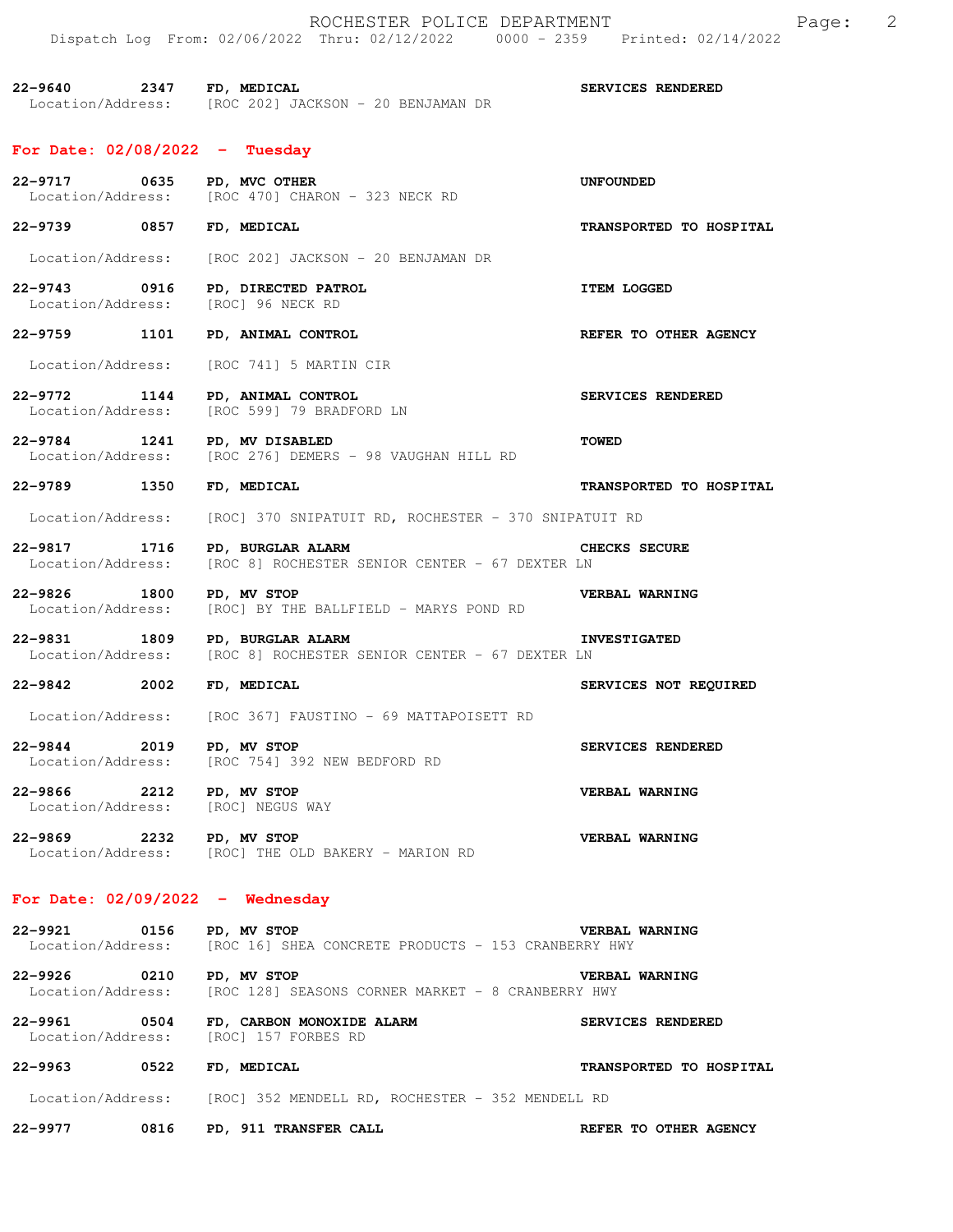|                           | Location: [ROC] 495 NORTH                                                                    |                          |
|---------------------------|----------------------------------------------------------------------------------------------|--------------------------|
|                           | 22-9991 0954 FD, MEDICAL                                                                     | TRANSPORTED TO HOSPITAL  |
|                           | Location/Address: [ROC 791] 256 ALLEY - 256 ALLEY RD                                         |                          |
|                           | 22-10004 1101 PD, 911 CALL<br>Location/Address: [ROC 115] COVANTA SEMASS - 141 CRANBERRY HWY | <b>CONFIRMED</b>         |
| 22-10011 1130 PD, FRAUD   | Location/Address: [ROC 1] ROCHESTER POLICE STATION - 29 DEXTER LN                            | REPORT TAKEN             |
|                           | 22-10022 1152 FD, MEDICAL<br>Location/Address: [ROC 157] SUSAN - 81 SNIPATUIT RD             | <b>INVESTIGATED</b>      |
| 22-10039 1418 PD, FRAUD   | Location/Address: [ROC 1] ROCHESTER POLICE STATION - 29 DEXTER LN                            | <b>SERVICES RENDERED</b> |
|                           | 22-10043 1504 PD, ANIMAL CONTROL<br>Location: [ROC] LAKEVILLE ANIMAL HOSPITAL                | <b>ITEM LOGGED</b>       |
| 22-10047 1526 FD, MVC     | Location/Address: [ROC] 1 SNOWS POND RD @ 201 HARTLEY RD                                     | SERVICES RENDERED        |
| 22-10054 1643 FD, MEDICAL | Location/Address: [ROC 157] SUSAN - 81 SNIPATUIT RD                                          | PATIENT REFUSAL          |
|                           | 22-10113 2135 PD, MV STOP<br>Location/Address: [ROC] NORTH AVE                               | <b>WRITTEN WARNING</b>   |
|                           | 22-10114 2142 PD, MV ERRATIC<br>Location/Address: [ROC] RTE 495 NB S EXIT 2                  | <b>INVESTIGATED</b>      |
|                           | For Date: $02/10/2022 -$ Thursday                                                            |                          |
|                           | 22-10259 1008 PD, ANIMAL CONTROL<br>Location/Address: [ROC] 177 ROUNSEVILLE RD               | SERVICES RENDERED        |
|                           | 22-10274 1159 PD, ANIMAL CONTROL<br>Location/Address: [ROC 262] TRACEY - 156 NORTH AVE       | <b>ITEM LOGGED</b>       |
| 22-10292 1422 FD, MEDICAL | Location/Address: [ROC] 237 HARTLEY RD, ROCHESTER - 237 HARTLEY RD                           | SERVICES RENDERED        |

**22-10304 1447 PD, MV DISABLED TOWED**  Location/Address: [ROC] BOWENS LN

## **22-10325 1649 FD, MEDICAL TRANSPORTED TO HOSPITAL**

Location/Address: [ROC] 281 NECK RD, ROCHESTER - 281 NECK RD

**22-10370 2120 PD, WELL BEING CHECK UNFOUNDED**  Location/Address: [ROC 238] ROBAR - 202 DEXTER LN

**22-10379 2150 FD, MVC TOWED**  Location/Address: [ROC] 457 ROUNSEVILLE RD @ 1 MENDELL RD

**22-10395 2303 PD, GENERAL SERVICES INVESTIGATED**  Location/Address: [ROC 238] ROBAR - 202 DEXTER LN

## **For Date: 02/11/2022 - Friday**

| $22 - 10463$<br>Location/Address: | 0244 | PD, ASSIST OTHER AGENCY<br>[ROC] COUNTY RD | <b>INVESTIGATED</b> |
|-----------------------------------|------|--------------------------------------------|---------------------|
| 22-10500                          | 0806 | PD, SUSPICIOUS ACTIVITY                    | CANCELLED RESPONSE  |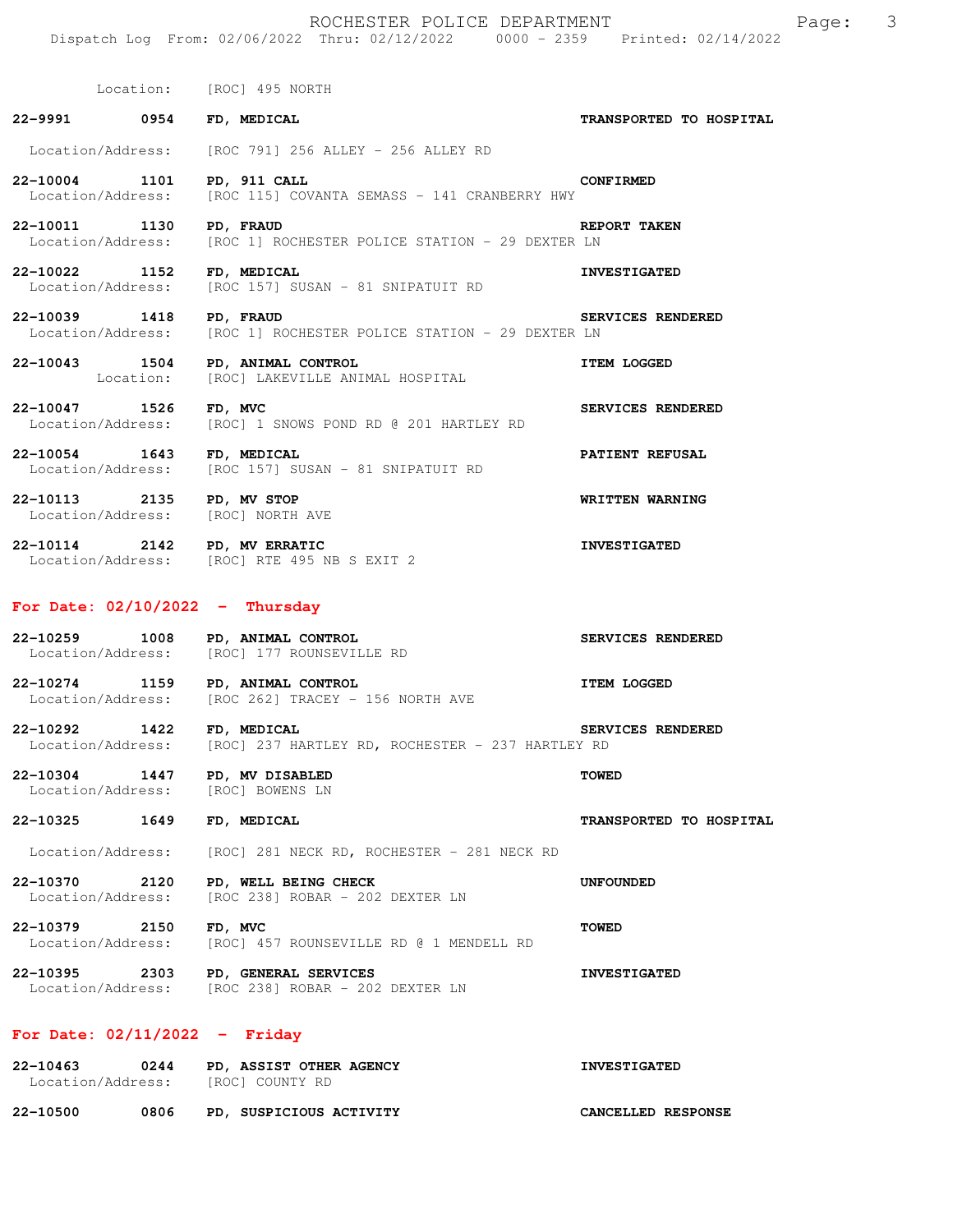| ROCHESTER POLICE DEPARTMENT<br>Page:<br>Dispatch Log From: 02/06/2022 Thru: 02/12/2022 0000 - 2359 Printed: 02/14/2022 |  |                                                                                                     |                         |  |
|------------------------------------------------------------------------------------------------------------------------|--|-----------------------------------------------------------------------------------------------------|-------------------------|--|
|                                                                                                                        |  | Location/Address: [ROC] 170 DEXTER LN                                                               |                         |  |
| 22-10523 1037                                                                                                          |  | PD, 911 CALL<br>Location/Address: [ROC 16] SHEA CONCRETE PRODUCTS - 153 CRANBERRY HWY               | <b>CONFIRMED</b>        |  |
| 22-10558 1418                                                                                                          |  | PD, SUSPICIOUS ACTIVITY<br>Location/Address: [ROC 189] LEONARDS POND - 283 MARYS POND RD            | <b>ARREST</b>           |  |
| 22-10607 1757                                                                                                          |  | FD, MEDICAL                                                                                         | TRANSPORTED TO HOSPITAL |  |
|                                                                                                                        |  | Location/Address: [ROC] 333 COUNTY RD, ROCHESTER - 333 COUNTY RD                                    |                         |  |
| 22-10620 1859                                                                                                          |  | PD, MV STOP                                                                                         | ADVISED COURT FOLLOW-UP |  |
| Location/Address:                                                                                                      |  | [ROC 57] ADRIANS PACKAGE STORE - 711 MARYS POND RD                                                  |                         |  |
| 22-10628 2017 PD, MV STOP                                                                                              |  | Location/Address: [ROC] 96 NORTH AVE @ 350 BRALEY HILL RD                                           | VERBAL WARNING          |  |
| 22-10629 2032<br>Location/Address:                                                                                     |  | PD, MV STOP<br>[ROC] MARYS POND RD                                                                  | <b>VERBAL WARNING</b>   |  |
| 22-10632 2104                                                                                                          |  | FD, MEDICAL                                                                                         | TRANSPORTED TO HOSPITAL |  |
|                                                                                                                        |  | Location/Address: [ROC 193] LIFESTREAM INC - GROUP HOME - 156 MARION RD                             |                         |  |
| 22-10636 2115 PD, MV STOP                                                                                              |  | Location/Address: [ROC 17] ROCHESTER POST OFFICE - 603 NEW BEDFORD RD                               | <b>REPORT TAKEN</b>     |  |
|                                                                                                                        |  | 22-10664 2301 PD, RADAR TRAFFIC PATROL<br>Location/Address: [ROC] 121 MENDELL RD                    | <b>CHECKS SECURE</b>    |  |
| For Date: $02/12/2022 -$ Saturday                                                                                      |  |                                                                                                     |                         |  |
| 22-10731 0156 PD, MV STOP                                                                                              |  | Location/Address: [ROC] 420 MARYS POND RD @ 1 PERRYS LN                                             | VERBAL WARNING          |  |
| 22-10736 0228                                                                                                          |  | PD, MV STOP<br>Location/Address: [ROC] 160 HARTLEY RD @ 160 SNIPATUIT RD                            | VERBAL WARNING          |  |
| 22-10776 0928                                                                                                          |  | PD, RADAR TRAFFIC PATROL<br>Location/Address: [ROC] 210 WALNUT PLAIN RD                             | <b>INVESTIGATED</b>     |  |
| 22-10785 1020                                                                                                          |  | PD, MV STOP<br>Location/Address: [ROC] 140 HARTLEY RD                                               | VERBAL WARNING          |  |
| 22-10817 1447                                                                                                          |  | PD, ROAD HAZARD                                                                                     | SERVICES NOT REQUIRED   |  |
| Location/Address:                                                                                                      |  | [ROC] 411 WALNUT PLAIN RD @ 1 ALLEY RD                                                              |                         |  |
| 22-10826 1519<br>Location/Address:                                                                                     |  | <b>ITEM LOGGED</b><br>PD, RADAR TRAFFIC PATROL<br>[ROC 93] ROCHESTER TOWN HALL ANNEX - 37 MARION RD |                         |  |
| 22-10827 1529<br>Location/Address:                                                                                     |  | PD, MV STOP<br>[ROC 60] PLUMB LIBRARY - 17 CONSTITUTION WAY                                         | VERBAL WARNING          |  |
| 22-10867 1829<br>Location/Address:                                                                                     |  | PD, MV STOP<br>[ROC] 160 HARTLEY RD @ 160 SNIPATUIT RD                                              | VERBAL WARNING          |  |
| 22-10895 2043<br>Location/Address:                                                                                     |  | PD, GENERAL SERVICES<br>[ROC 25] SOL BROTHERS, INC - 118 CUSHMAN RD                                 | <b>REPORT TAKEN</b>     |  |
| 22-10898 2110<br>Location/Address:                                                                                     |  | PD, MV STOP<br>[ROC] 466 NEW BEDFORD RD @ 1 BENNER LN                                               | <b>INVESTIGATED</b>     |  |
| 22-10899 2118                                                                                                          |  | PD, MV STOP<br>Location/Address: [ROC] 371 NEW BEDFORD RD @ 1 VAUGHAN HILL RD                       | CITATION ISSUED         |  |
| 22-10915 2234 PD, MV STOP                                                                                              |  |                                                                                                     | VERBAL WARNING          |  |